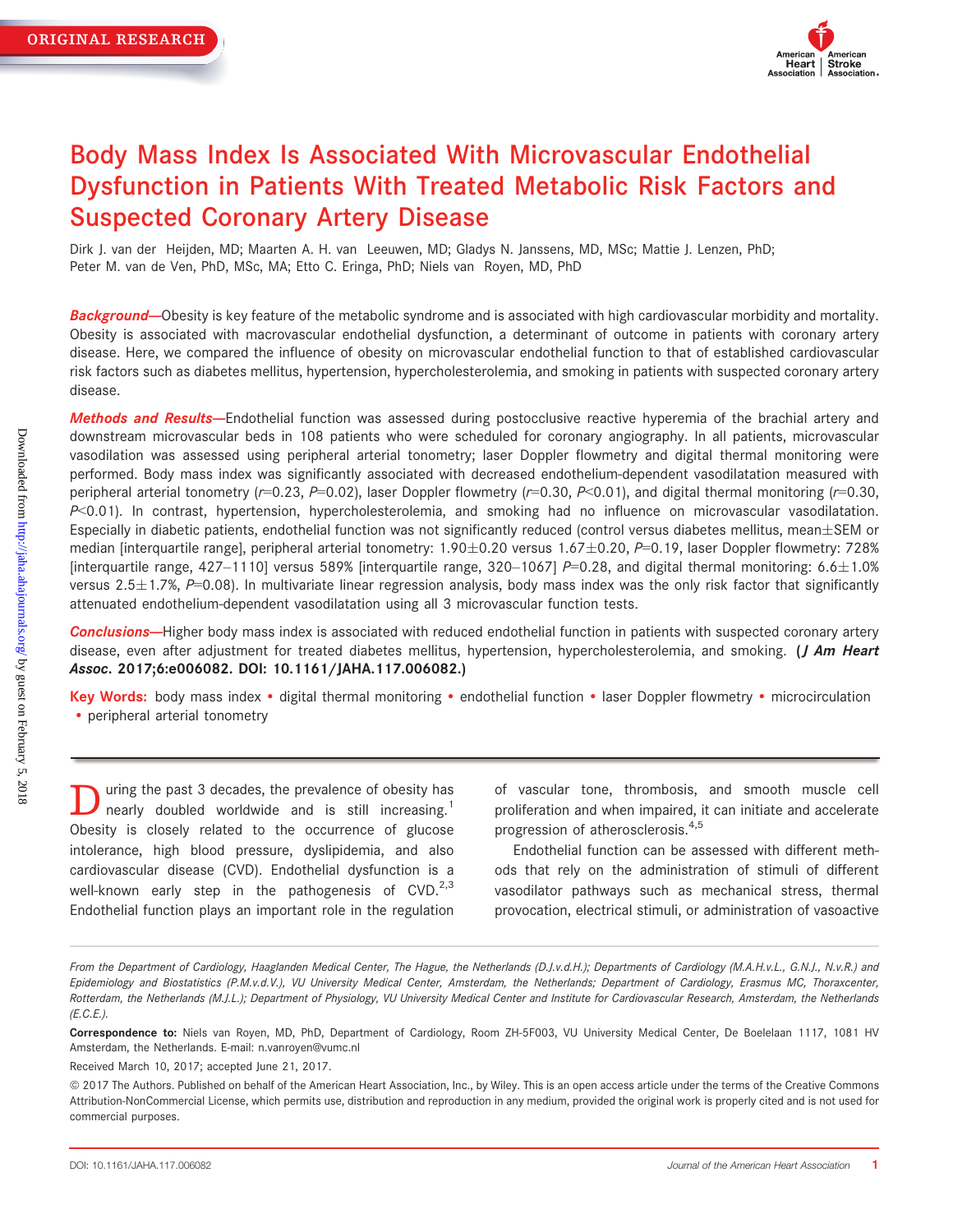# Clinical Perspective

#### What Is New?

• This observational study shows an association between body mass index and endothelial function, even in patients with treated metabolic risk factors.

### What Are the Clinical Implications?

- Body mass index strongly influences endothelial function throughout the spectrum of patients with and without treated metabolic risk factors.
- This study sheds light on the relation of endothelial function and the occurrence of metabolic disease in obese patients.
- Further studies are necessary to investigate the role of endothelial dysfunction as a predictor of outcome in patients with a high body mass index.

agents by iontophoresis. $<sup>6</sup>$  A blunted response is indicative of</sup> endothelial dysfunction and predictive for CVD and clinical prognosis.7–<sup>10</sup>

Only recently, the cutaneous microcirculation has emerged as a clinically relevant model for microvascular reactivity and endothelial function.<sup>6,11</sup> In the microcirculation of the skin, postocclusive reactive hyperemia triggers several pathways for vascular reactivity. In addition to endothelial nitric oxide synthase activity, sensory nerves and endothelium-derived hyperpolarizing factors play an important role in the vasomotor regulation of the microcirculation.<sup>12</sup> Laser Doppler flowmetry (LDF) is frequently used to measure changes in blood cell flow (flux) in the skin microcirculation after endothelial stimulation.<sup>6</sup> Recently, peripheral arterial tonometry (EndoPAT®; Itamar Medical Ltd, Caesarea, Israel) has been developed to measure changes in pulse wave amplitude within the fingertip.<sup>13</sup> A new method to assess microvascular endothelial reactivity is digital thermal monitoring (DTM). By monitoring the digital skin temperature overshoot during hyperemia, vascular reactivity can be quantified.<sup>14</sup>

In the current study we aimed to determine the influence of obesity on endothelial function compared with other components of the metabolic syndrome and smoking in a population of patients with suspected coronary artery disease. Endothelial function was assessed simultaneously by LDF, EndoPAT, and DTM, and its relationship to obesity as well as other clinical risk factors and baseline characteristics was analyzed.

## Methods

#### Study Design and Population

The study design was previously published and primarily focused on the relationship between radial artery spasm and

endothelial function.<sup>15</sup> In summary, patients at risk for coronary disease and referred for elective cardiac catheterization were eligible for study participation. Patients with STsegment elevation myocardial infarction or hemodynamic instability or renal disease with a glomerular filtration rate <30 were excluded. Also, patients with an intention to undergo transfemoral arterial access (ie, patients with coronary bypass grafts) were excluded. Between May 2014 and June 2015, patients were screened at the VU University Medical Center. After obtaining informed consent, baseline characteristics were noted. Also, a predefined set of established cardiovascular risk factors (diabetes mellitus, hypercholesterolemia, hypertension, body mass index [BMI], age, smoking, and sex) and cardiovascular history, were registered. Thereafter, 3 different endothelial function tests were performed at the same time and subsequently all patients underwent coronary angiography. In this secondary analysis, the relationship between BMI, other known cardiovascular risk factors, and endothelial function was studied. The study protocol was approved by the local ethics committee and performed in accordance with the Declaration of Helsinki.

## Endothelial Function Measurements

All endothelial function measurements were performed at the same time by trained researchers in a quiet and temperaturecontrolled room. The patients were resting during the entire measurement period of 15 minutes. To determine postocclusive reactive hyperemia, a blood pressure cuff was inflated at the upper arm to a pressure at least 30 mm Hg above the systolic arterial blood pressure. The microvascular measurements were started 5 minutes before the occlusion period and were stopped 5 minutes after the occlusion period (during postocclusive reactive hyperemia). The maximum hyperemic response is reached after 5 minutes of vascular occlusion. This time point is recommended for EndoPAT measurements.<sup>16</sup>

## EndoPAT Measurements

The EndoPAT $^{\circledR}$  device (Itamar Medical Ltd) was used to measure the arterial pulse wave amplitude with pneumatic probes placed on the index finger of each hand, capable of sensing volume changes in the digit with each arterial pulsation. The contralateral hand was used as a reference to correct for potential systemic changes. The fingertip probes have a rigid external casing containing inflatable chambers with uniform applied pressure field across the finger to prevent venous pooling. Volume changes in the fingertip were recorded digitally as pulse amplitude that can be tracked over time. Data are presented as Reactive Hyperemia Index (RHI); this is the post-to-preocclusion PAT signal ratio in the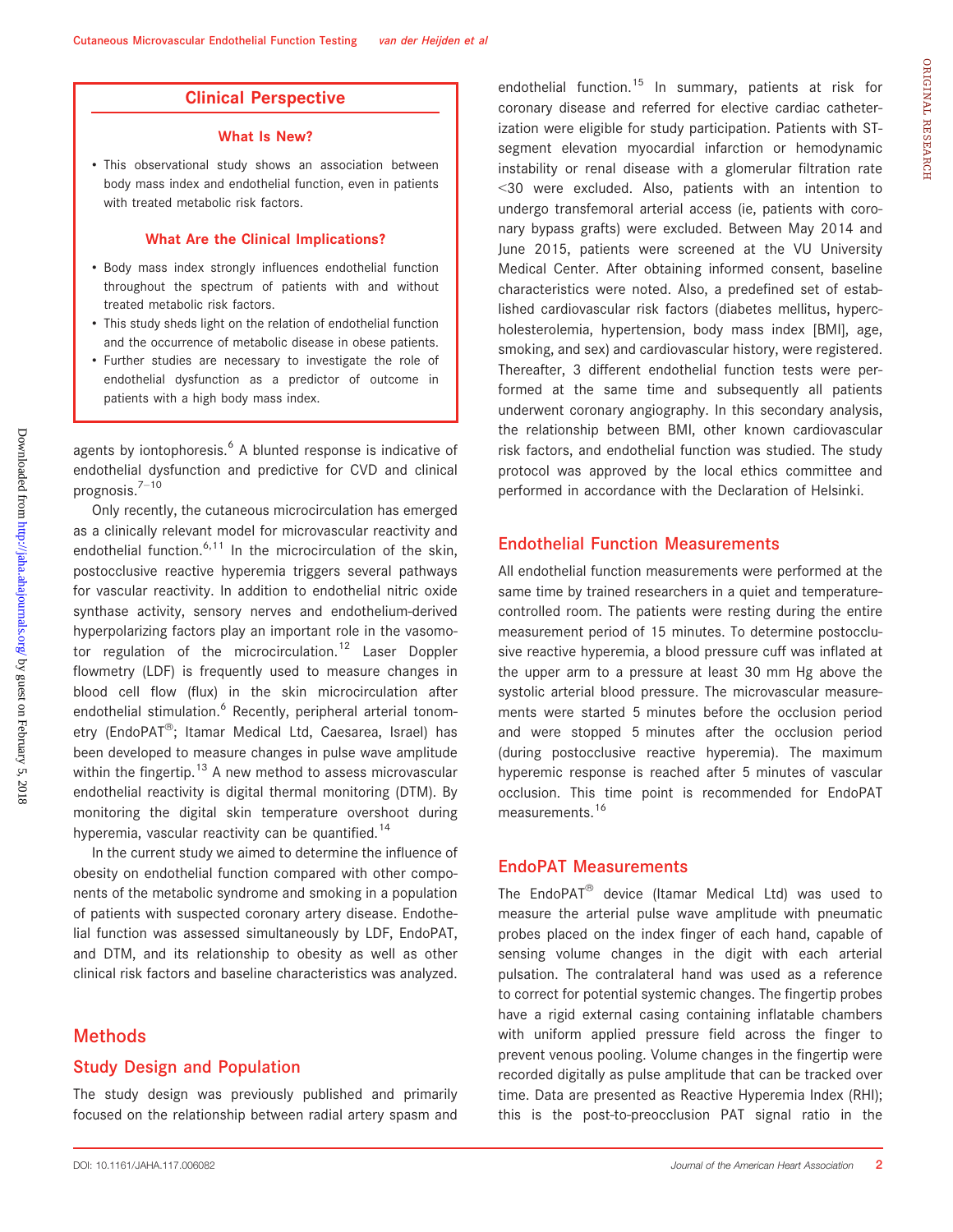occluded side, divided by the same ratio of the (nonoccluded) control arm as a correction for possible systemic effects.<sup>17</sup>

## Laser Doppler Flowmetry

Single-point LDF (Moor Instruments, Devon, UK) was measured at the upper phalanx of the right index finger. The signal was quantified as the product of average blood cell velocity and concentration. Because it does not provide an exact measure of flow (mL/min), flux is often used. $6$  The flux was determined at baseline and the peak (5 minutes after cuff deflation). Peak minus baseline and the percentage increase between baseline and peak were calculated. This percentage was used as a measure of endothelial function.

## Digital Thermal Monitoring

Continuous DTM was performed during the entire measurement of 15 minutes with the GOBI-1417 camera (XenICs NV, Leuven, Belgium) at the distal phalanx of the thumb and the proximal phalanx of the index finger (D2). DTM data were expressed in temperature rebound (peak temperature minus baseline temperature) compared with baseline temperature (change in  $\%$ ).<sup>14</sup>

### Statistical Analysis

Baseline characteristics are presented as percentage for categorical variables and as mean $\pm$  SD in case of a normal distribution and median (interquartile range, IQR) otherwise for the continuous variables. The baseline table is divided into 3 BMI groups: normal (BMI <25), overweight (BMI 25–30), and obese (BMI >30). Differences between these groups were analyzed using  $\chi^2$  testing for categorical variables and ANOVA for continuous variables. Test results are presented as  $mean \pm SEM$  or median in case of a skewed distribution. Postocclusive reactive hyperemic values of each of the tests (EndoPAT, LDF, DTM) were compared between groups based on presence of risk factors using independent samples t tests for normally distributed random variables and the Mann– Whitney  $U$  test for variables that were not normally distributed. Separate comparisons were performed for each endothelial test and risk factor. Normality was assessed using separate QQ-plots of the postocclusive reactive hyperemic values made in the subgroup with and without the risk factor. All statistical tests were 2-tailed, and a  $P$  value of <0.05 was considered as statistically significant. Multivariate analyses (linear regression) were performed for each endothelial function test to relate the endothelial function measurement to the 7 predefined cardiovascular risk factors (age, sex, diabetes mellitus, hypertension, hypercholesterolemia, smoking, and BMI). Furthermore, to find a set of independent risk

factors associated with endothelial function, a forward selection procedure was used. Consistency of measurements obtained with the 3 tests was quantified using Spearman's correlation coefficient. All statistical analyses were performed with SPSS for Windows version 22.0 (SPSS, Inc, Chicago, IL).

## **Results**

A total of 796 patients referred for elective intervention were screened from May 2014 to June 2015. Because of the time burden of extensive endothelial testing, only 1 patient per day (the first in the morning) was asked to participate, resulting in 164 eligible patients with informed consent. In 35 patients, not all endothelial tests could be performed because of logistical reasons, leaving 129 patients with all 3 different tests performed. Nineteen of the EndoPAT measurements and 2 of the LDF measurements were too noisy to analyze, leaving 108 of the 129 patients with all 3 tests available for the final analysis. The mean age of the study sample was  $63\pm11$  years and 68% of the patients were male. Of the female subjects, the mean age was  $65\pm11$  (ranging from 47 to 82 years) and all women were presumed to be postmenopausal. Baseline patient characteristics are presented in Table 1. The mean postocclusive reactive hyperemia–induced vascular response was  $1.86\pm0.07\%$  and  $5.9\pm0.9\%$  measured by RHI and DTM, respectively  $(\pm$ SEM). The LDF values had a skewed distribution and the median vascular response was 680% (IQR, 424– 1090). The Spearman correlation coefficient between the 3 methods was 0.01 ( $P=0.32$ ), 0.38 ( $P<0.01$ ), and 0.26 ( $P=0.01$ ) for EndoPAT and DTM, EndoPAT and LDF, and LDF and DTM, respectively.

# BMI, Metabolic Risk Factors, and Endothelial Function

There was a significant correlation between BMI and endothelial function as determined by all 3 tests (EndoPAT:  $r=-0.23$ ,  $P = 0.02$ , LDF:  $r=-0.30$ ,  $P<0.01$ , and DTM:  $r=-0.30$ ,  $P<0.01$ , Figures 1 and 2). None of the other predefined risk factors were related to a significant decrease in endothelial function in our population, especially the metabolic risk factors (control compared with diabetes mellitus:  $1.90 \pm 0.20$  versus  $1.67 \pm 0.20$ ,  $P=0.19$ , 728% [IQR 427-1110] versus 589% [IQR 320-1067]  $P=0.28$ , and 6.6 $\pm$ 1.0% versus 2.5 $\pm$ 1.7%, P=0.08). Control compared with hypertension:  $1.91 \pm 0.09$  versus  $1.80 \pm 0.10$ ,  $P=0.42$ , 785% (IQR 517-1349) versus 648% (IQR 391-1033)  $P=0.11$ , and 6.9 $\pm$ 1.3% versus 4.5 $\pm$ 1.0%, P=0.17. Control compared with hypercholesterolemia:  $1.84 \pm 0.08$  versus  $1.91 \pm 0.12$ ,  $P=0.58$ , 668% (IQR 425–1046) versus 771% (IQR 384–1179) P=0.42, and 7.1 $\pm$ 1.2% versus 3.7 $\pm$ 1.1%, P=0.06. In a linear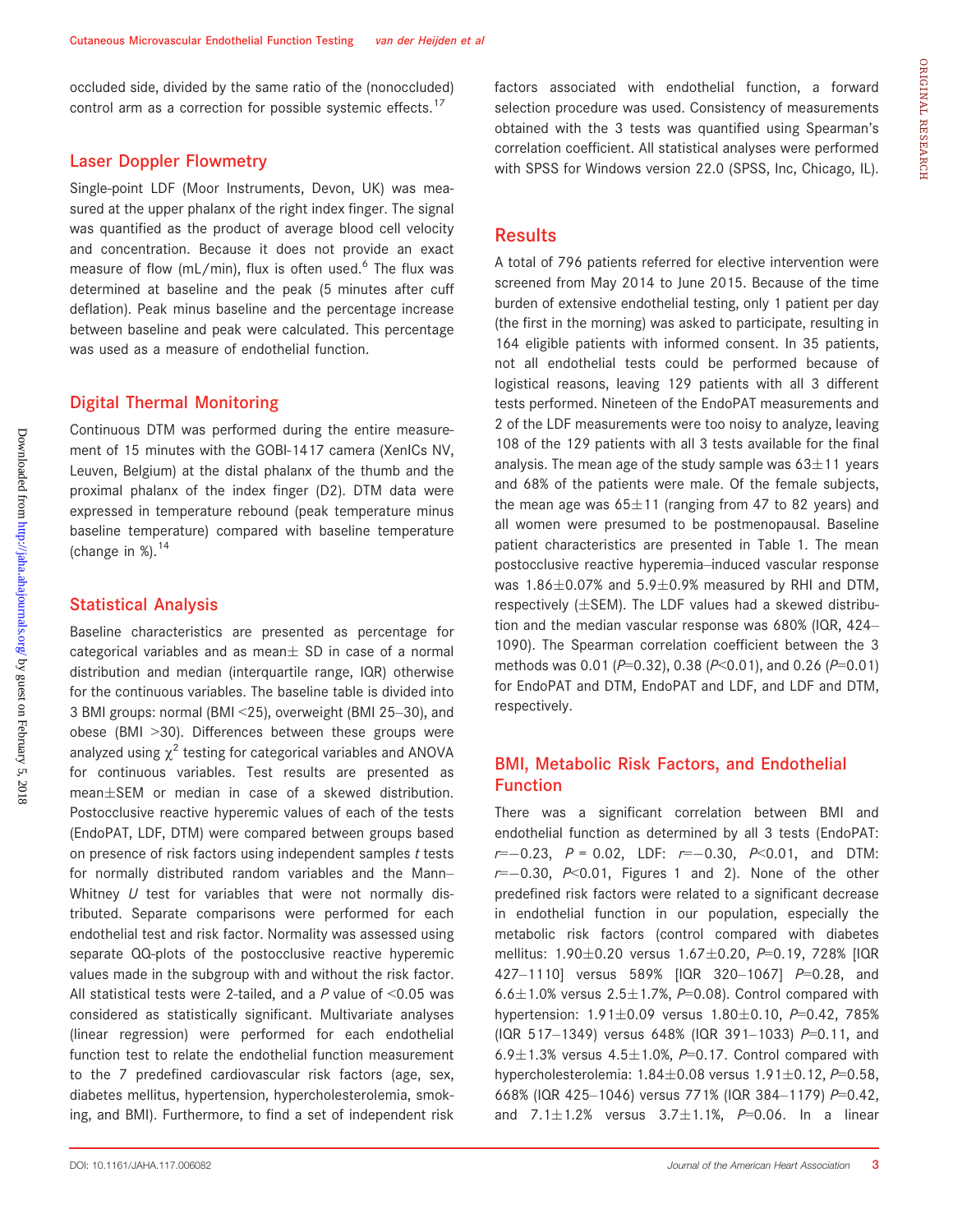#### Table 1. Baseline Characteristics

|                                            | Overall (n=108) | BMI <25 ( $n=37$ ) | BMI 25 to 30 (n=43) | $BMI > 30 (n=28)$ |  |  |  |  |
|--------------------------------------------|-----------------|--------------------|---------------------|-------------------|--|--|--|--|
| Patient characteristics                    |                 |                    |                     |                   |  |  |  |  |
| Male, $n$ $(\%)$                           | 73 (68)         | 21(57)             | 31(72)              | 21(75)            |  |  |  |  |
| Mean age $(y) \pm SD$                      | $63 + 11$       | $63 + 11$          | $63 + 11$           | $63 + 10$         |  |  |  |  |
| Length (cm) $\pm$ SD                       | $175 + 9$       | $173 + 10$         | $176 + 9$           | $174 + 10$        |  |  |  |  |
| Weight (kg) $\pm$ SD                       | $83 + 16$       | $69+9$             | $84\pm9$            | $101 \pm 14$ *    |  |  |  |  |
| $BMI \pm SD$                               | $27 + 4$        | $23 \pm 1$         | $27 + 1$            | $33 + 3*$         |  |  |  |  |
| Systolic blood pressure ±SD                | 140±21          | $137 + 20$         | 141±19              | $142 + 24$        |  |  |  |  |
| Diastolic blood pressure ±SD               | 78±11           | $78 + 9$           | $79 + 11$           | 78±12             |  |  |  |  |
| Cardiovascular history and coronary status |                 |                    |                     |                   |  |  |  |  |
| Previous MI, n (%)                         | 21(19)          | 8(22)              | 7(16)               | 6(21)             |  |  |  |  |
| Previous PCI, n (%)                        | 31 (29)         | 8(22)              | 12 (28)             | 11 (39)           |  |  |  |  |
| PAD, n (%)                                 | 3(3)            | 2(5)               | 1(2)                | 0(0)              |  |  |  |  |
| Indication ACS, n (%)                      | 8(7)            | 2(5)               | 4(9)                | 2(7)              |  |  |  |  |
| Angiographic CAD                           | 80 (74%)        | 26 (70%)           | 33 (77%)            | 21 (75%)          |  |  |  |  |
| No CHD history or angiographic CAD         | 21 (19%)        | 9(24%)             | 8(19%)              | 4(14%)            |  |  |  |  |
| Cardiovascular risk factors                |                 |                    |                     |                   |  |  |  |  |
| Current smoking, n (%)                     | 14(13)          | 6(16)              | 6(14)               | 2(7)              |  |  |  |  |
| Diabetes mellitus, n (%)                   | 18(17)          | 0(0)               | 4(9)                | $14(50)^{*}$      |  |  |  |  |
| Hypertension, n (%)                        | 47 (44)         | 14 (38)            | 15 (35)             | $18(64)$ *        |  |  |  |  |
| Hypercholesterolemia, n (%)                | 38 (35)         | 9(24)              | 17(40)              | 12(43)            |  |  |  |  |

Differences between the 3 groups were analyzed using  $\chi^2$  testing for categorical variables and ANOVA for continuous variables. ACS indicates acute coronary syndrome; BMI, body mass index; CAD, coronary artery disease; CHD, coronary heart disease; MI, myocardial infarction; PAD, peripheral artery disease; PCI, percutaneous coronary intervention. \*P value for group difference <0.05.

multivariate analysis, using all predefined risk factors in a forward selection (sex, age, smoking, diabetes mellitus, hypertension, hypercholesterolemia, and BMI), again only high BMI was found to be associated with impaired endothelial function (RHI:  $B=-0.51$ , 95% CI [confidence interval]  $[-0.86,$  $-0.15$ ; LDF: B= $-44$ , 95% CI [ $-74$ ,  $-14$ ] and DTM: B= $-0.51$ , 95% CI  $[-0.97, -0.05]$ . When all risk factors were combined into a multivariable linear regression model, BMI still remained independently related to endothelial function (Table 2).

## Medication and Endothelial Function

The use of vasoactive medication had a minimal effect on the test results (Table 3). Only patients using angiotensinconverting enzyme inhibitor or angiotensin II receptor inhibitors had significantly reduced DTM  $(3.9\pm0.8\%)$  versus 8.2 $\pm$ 1.6%, P=0.01) and in patients using calcium blocker, LDF was reduced (588% [IQR 341–919] versus 785% [IQR 525– 1161],  $P=0.05$ ). All other test results were not influenced by the use of vasoactive medication. Also in patients without any vasoactive drug (n=6), no difference in endothelial function was found compared with patients on medication  $(2.05\pm0.22)$ 

versus  $1.85 \pm 0.07$ ,  $P=0.50$ ,  $804\%$  [IQR 504-1968] versus 680% [IQR 423-1077],  $P=0.46$ , 8.4 $\pm$ 4.3% versus 5.7 $\pm$ 0.9%,  $P=0.48$  for RHI, LDF, and DTM, respectively). All patients with hypertension or diabetes mellitus were medically treated for this condition, and 90% of patients with hypercholesterolemia received statin therapy.

# Cardiovascular History, Coronary Artery Disease, and Endothelial Function

Compared with patients with angiographic coronary artery disease, defined as >50% stenosis of a coronary segment obtained by coronary angiogram after the endothelial function tests, patients without previous or angiographic coronary artery disease showed no difference in endothelial function (RHI 1.92 $\pm$ 0.07 versus 1.63 $\pm$ 0.14, P=0.09, LDF 698% [IQR 426–1152] versus 582% [IQR 303–950]  $P=0.16$ , DTM 6.4 $\pm$ 1.0% versus 4.0 $\pm$ 1.2%, P=0.28). In comparison to patients with stable coronary artery disease (n=80), patients with the indication acute coronary syndrome  $(n=7)$  had significantly reduced values of endothelial function, as measured with EndoPAT:  $1.36 \pm 0.19$  versus  $1.97 \pm 0.08$ ,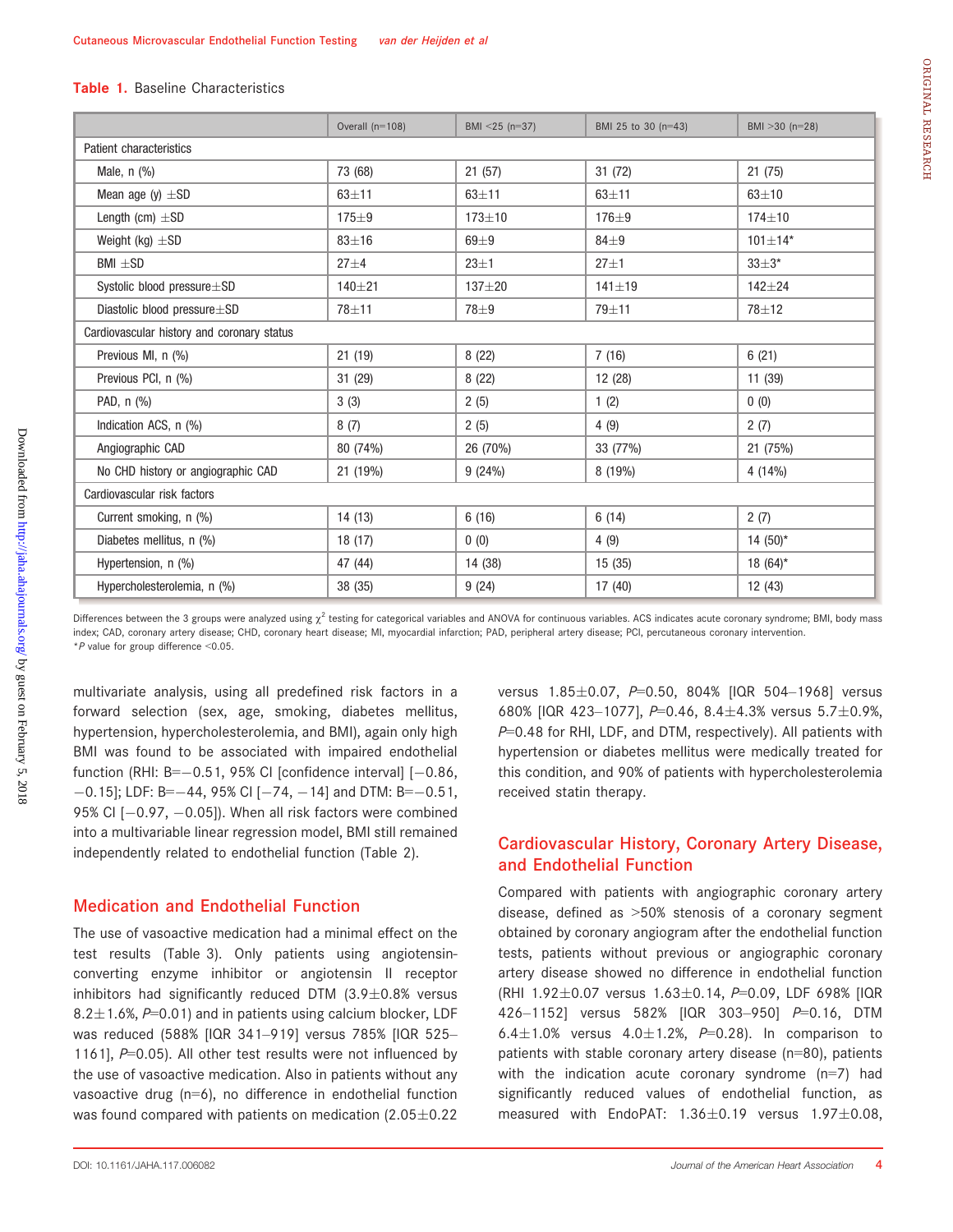

Figure 1. Scatter plots of correlation BMI and RHI, flux change (LDF), and temperature change (DTM). BMI indicates body mass index; DTM, digital thermal monitoring; LDF, laser Doppler flowmetry; RHI, Reactive Hyperemic Index.

respectively,  $P=0.03$ , but not with the other endothelial function tests.

# **Discussion**

In our current study on patients with suspected significant coronary artery disease, BMI was independently and strongly associated with microvascular endothelial dysfunction. Diabetes mellitus, hypertension, hypercholesterolemia, and smoking did not significantly influence endothelial function in this population. In patients with a high BMI, a significant impairment of the hyperemic flow response was found with all 3 microvascular endothelial function tests.

Several studies have been published reporting factors influencing endothelial function. However, the outcomes vary significantly, possibly as a result of different study populations, different stimuli used for probing endothelial function, and different methods used for analyzing vascular response.<sup>18,19</sup> Also several studies showed a high coefficient of variability when performing repeated measurements with EndoPAT on the same day. $20,21$  LDF and DTM have lower coefficients of variability when same-day repeated testing is done.14,22

Obese patients, especially those with visceral adiposity, are known to have low-grade inflammation, which can lead to insulin resistance and type 2 diabetes mellitus. $23$  Only recently perivascular adipose tissue, which is increased in obesity, has been shown to be of influence in microvascular function. In addition to the lamina intima, media, and adventitia, it is described as the fourth vessel wall layer,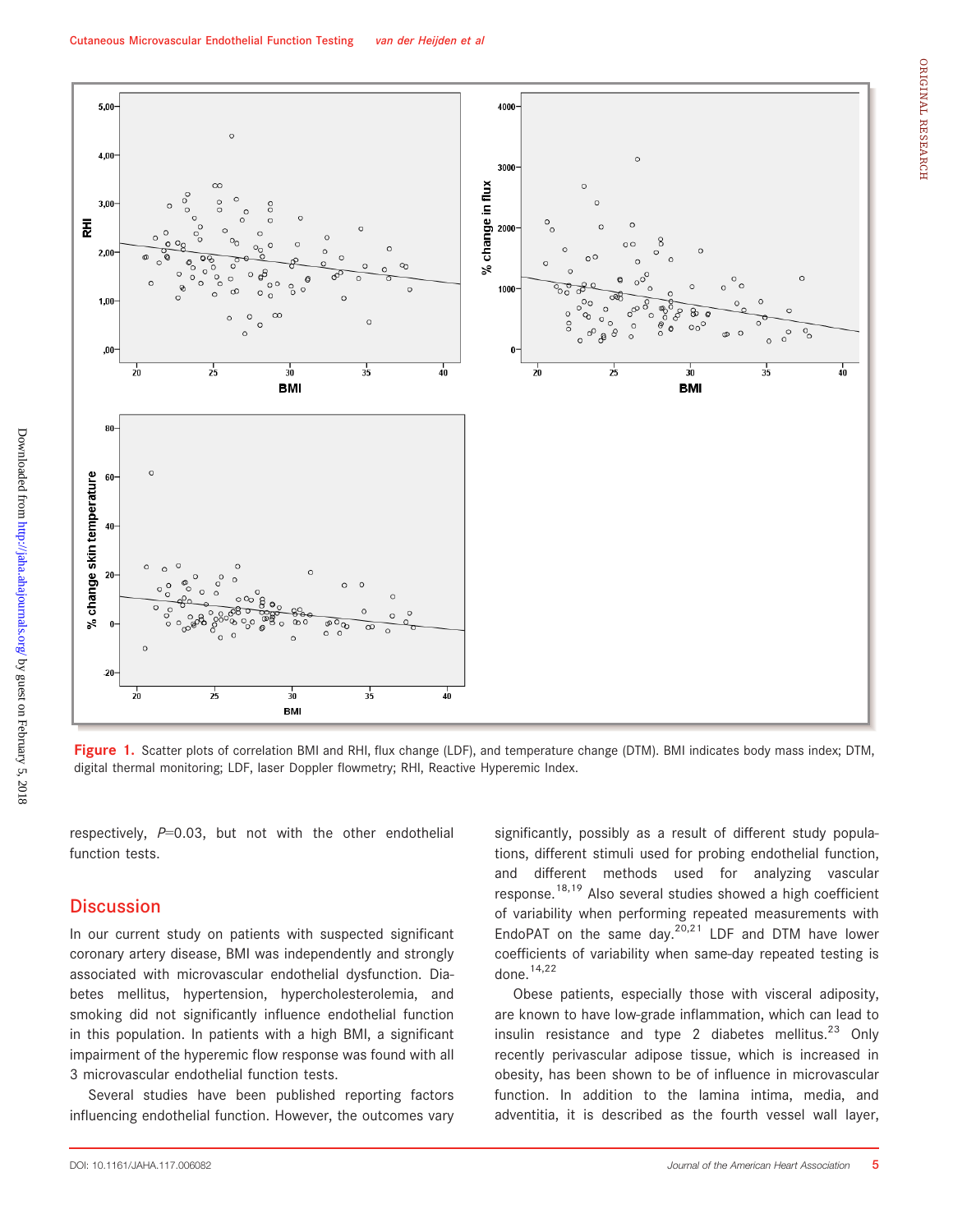

Figure 2. Examples of microvascular endothelial test in a patient with high and low BMI: (A) representing a patient with a high BMI (34.9 kg/  $\rm m^2$ ) and (B) representing a patient with a low BMI (20.6 kg/m<sup>2</sup>). The red dotted line indicates time of occlusion, the green dotted line hyperemia. Upper to lower panel: thermography (Ther) of the thumb followed by DTM, LDF, and PAT curves. BMI indicates body mass index; DTM, digital thermal monitoring; LDF, laser Doppler flowmetry; PAT, peripheral arterial tonometry.

and this tissue has an important role in vasomotor regulation by excreting vasoactive adipocytokines.<sup>24</sup> Under normal circumstances, perivascular adipose tissue functions in a paracrine fashion, directly reducing smooth muscle tone<sup>25</sup> and enhancing insulin-dependent vasodilatation. In obese mice, perivascular adipose tissue–dependent vascular relaxation is attenuated, partly as a result of reduced nitric oxide (NO) bioavailability.<sup>26,27</sup> Change of perivascular adipose tissue function in healthy obese women has been shown to lead to a decreased insulin-dependent microvascular vasodilator capacity, $28$  which in turn is linked to NO-dependent vasodilatation.<sup>29</sup> In 1 study, obese patients had a significant lower microvascular hyperemic response to postocclusive reactive hyperemia compared with a healthy control population. This difference diminished after lowering the BMI by gastric bypass surgery, both in patients with and without type 2 diabetes mellitus.<sup>30</sup> In line with these results, our study showed that a high BMI is an independent predictor of reduced endothelial function in patients with suspected and established vascular disease. Importantly, we have found that the relationship

between BMI and microvascular endothelial dysfunction remains, even taking in account treated obesity-related cardiometabolic risk factors such as hypertension, hypercholesterolemia, and diabetes mellitus.

Not only is increased BMI a plausible cause for endothelial dysfunction, but it has also been posed that endothelial dysfunction itself may initiate other features of metabolic syndrome. There is evidence that microvascular dysfunction precedes insulin resistance, type 2 diabetes mellitus, and high blood pressure. $31-34$ 

The weak correlation between the 3 tests in our study may reflect the different entities of microvascular function. While the peripheral arterial tonometry output is primarily determined by the effect of total increase of pulsatile arterial digital blood volume (dilatation of arterioles), the output of the other 2 tests reflects changes in the capillary blood flow of the outer layer of the skin.<sup>35</sup> The temperature of the skin is highly dependent on skin capillary blood volume and might rather reflect the (temperature) exchange capacity of the superficially located capillary endothelium than blood (cell) flow in ORIGINAL

RESEARCH

ORIGINAL RESEARCH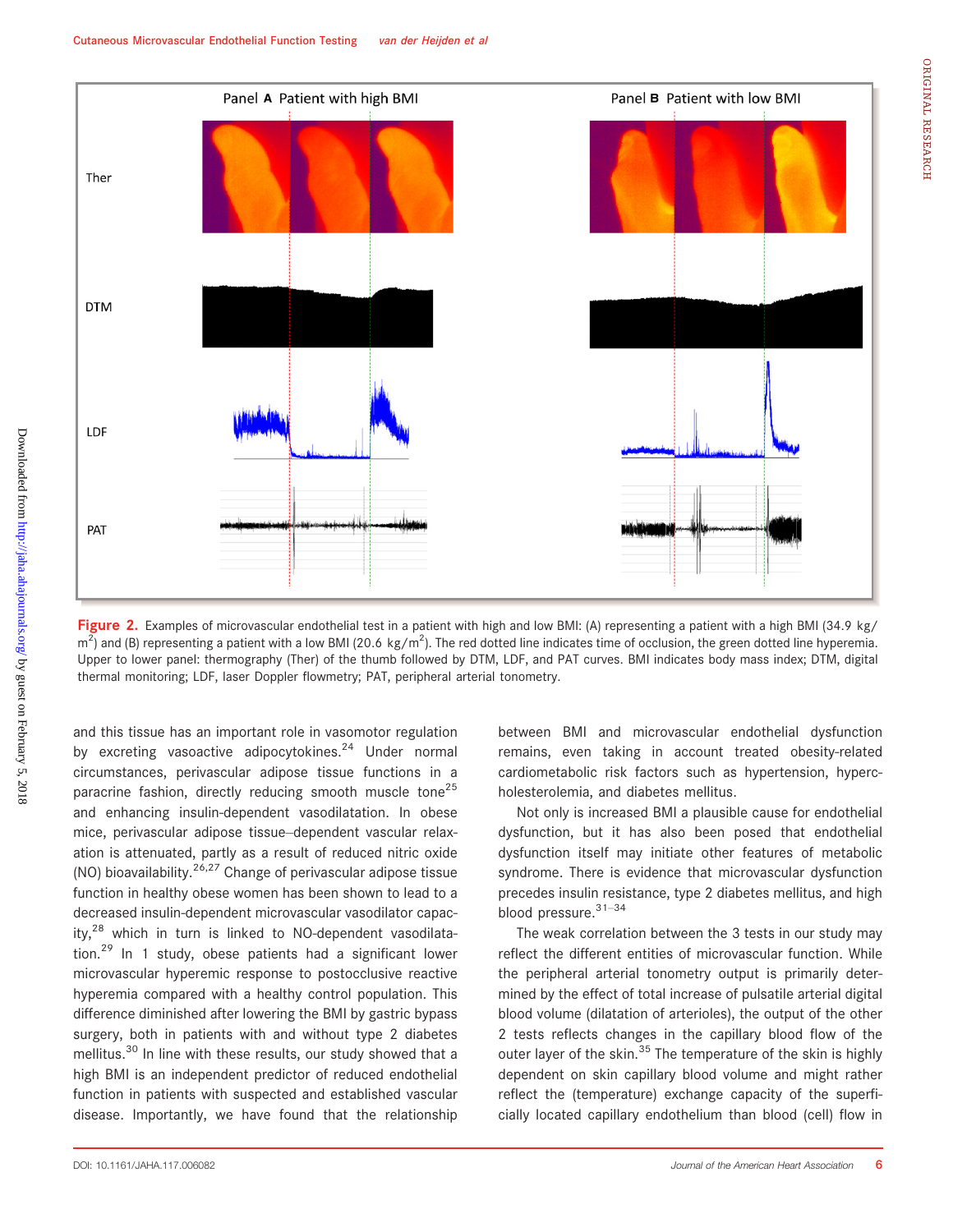|            |                    |                       | 95% CI  |         |                       |                         | 95% CI  |         |                       |
|------------|--------------------|-----------------------|---------|---------|-----------------------|-------------------------|---------|---------|-----------------------|
| Test       | <b>Risk Factor</b> | Univariable $\beta^*$ | Lower   | Upper   | $P$ Value             | Multivariable $\beta^*$ | Lower   | Upper   | $P$ Value             |
| PAT        | Female vs male     | $-0.11$               | $-0.21$ | 0.06    | 0.28                  | $-0.14$                 | $-0.23$ | 0.04    | 0.16                  |
|            | Age                | $-0.16$               | $-0.24$ | 0.02    | 0.11                  | $-0.20$                 | $-0.28$ | 0.00    | 0.05                  |
|            | Smoking            | $-0.10$               | $-0.20$ | 0.07    | 0.32                  | $-0.19$                 | $-0.26$ | 0.01    | 0.06                  |
|            | Diabetes mellitus  | $-0.13$               | $-0.22$ | 0.04    | 0.19                  | $-0.01$                 | $-0.15$ | 0.14    | 0.91                  |
|            | Hypertension       | $-0.08$               | $-0.19$ | 0.08    | 0.42                  | 0.03                    | $-0.12$ | 0.16    | 0.80                  |
|            | Hchol              | 0.05                  | $-0.10$ | 0.17    | 0.58                  | 0.11                    | $-0.05$ | 0.21    | 0.24                  |
|            | <b>BMI</b>         | $-0.23$               | $-0.29$ | $-0.03$ | $0.02^{\dagger}$      | $-0.31$                 | $-0.37$ | $-0.31$ | $<$ 0.01 $^{\dagger}$ |
| LDF        | Female vs male     | $-0.03$               | $-0.22$ | 0.16    | 0.77                  | $-0.09$                 | $-163$  | 59      | 0.35                  |
|            | Age                | $-0.01$               | $-0.20$ | 0.18    | 0.91                  | 0.02                    | $-107$  | 128     | 0.86                  |
|            | Smoking            | 0.04                  | $-0.22$ | 0.16    | 0.66                  | $-0.03$                 | $-127$  | 96      | 0.78                  |
|            | Diabetes mellitus  | $-0.09$               | $-0.15$ | 0.27    | 0.28                  | 0.06                    | $-86$   | 160     | 0.56                  |
|            | Hypertension       | $-0.20$               | $-0.35$ | 0.03    | 0.11                  | $-0.16$                 | $-210$  | 27      | 0.13                  |
|            | Hchol              | 0.07                  | $-0.07$ | 0.31    | 0.42                  | 0.12                    | $-43$   | 179     | 0.23                  |
|            | <b>BMI</b>         | $-0.30$               | $-0.52$ | $-0.10$ | $< 0.01$ <sup>†</sup> | $-0.33$                 | $-317$  | $-62$   | $<$ 0.01 $^{\dagger}$ |
| <b>DTM</b> | Female vs male     | 0.19                  | $0.0\,$ | 3.4     | 0.05                  | 0.13                    | $-0.5$  | 2.9     | 0.17                  |
|            | Age                | 0.03                  | $-1.5$  | 2.0     | 0.76                  | 0.02                    | $-1.6$  | 2.0     | 0.84                  |
|            | Smoking            | $-0.03$               | $-2.0$  | 1.5     | 0.79                  | $-0.06$                 | $-2.3$  | 1.2     | 0.51                  |
|            | Diabetes mellitus  | $-0.17$               | $-3.2$  | 0.2     | 0.08                  | $-0.02$                 | $-2.0$  | 1.8     | 0.88                  |

Table 2. Univariable and Multivariable Linear Regression With Microvascular Function as Dependent Variable (Separate for Each of the 3 Tests)

BMI indicates body mass index; CI, confidence interval; DTM, digital thermal monitoring; Hchol, hypercholesterolemia; LDF, laser Doppler flowmetry; PAT, peripheral arterial tonometry. \*Linear regression is expressed as a standardized coefficient. In the multivariable analyses, the coefficients are corrected for all 6 other risk factors. † Statistically significant.

Hypertension | −0.14 | −2.9 | 0.5 | 0.17 | −0.07 | −2.4 | 1.2 | 0.51 Hchol 0.18 3.3 0.1 0.06 0.14 2.9 0.5 0.17 BMI  $-0.30$   $-4.3$   $-1.0$   $< 0.01^{\dagger}$   $-0.24$   $-4.1$   $-0.2$   $0.03^{\dagger}$ 

deeper situated arterioles as detected by LDF. Despite different types of information obtained using these tests of microvascular function, we have shown here that obesity reduces microvascular responses measured with all techniques, indicating that obesity impairs both arteriolar and capillary function.

Table 3. Vasoactive Drugs and Endothelial Function

|             | $RHI\pm SEM$    | $P$ Value | LDF (IQR)      | $P$ Value | <b>DTM±SEM</b> | $P$ Value |
|-------------|-----------------|-----------|----------------|-----------|----------------|-----------|
| $ACE/ARB+$  | $1.89 + 0.10$   | 0.65      | 646 (386-1044) | 0.11      | $3.9 + 0.8$    | $0.01*$   |
| $ACE/ARB -$ | $1.83 + 0.09$   |           | 835 (517-1428) |           | $8.2 \pm 1.6$  |           |
| BBI+        | $1.90 + 0.08$   | 0.39      | 698 (423-1161) | 0.54      | $5.6 + 1.1$    | 0.58      |
| $BBI -$     | $1.77 \pm 0.11$ |           | 649 (425-967)  |           | $6.7 \pm 1.3$  |           |
| $CaBI+$     | $1.74 \pm 0.13$ | 0.29      | 588 (341-919)  | $0.05*$   | $4.7 \pm 1.1$  | 0.38      |
| $CaBI -$    | $1.91 \pm 0.08$ |           | 785 (525-1161) |           | $6.4 \pm 1.1$  | 0.05      |
| $Stat+$     | $1.87 + 0.08$   | 0.85      | 677 (425-1052) | 0.61      | $6.1 \pm 1.1$  | 0.72      |
| $Stat -$    | $1.84 \pm 0.13$ |           | 788 (367-1199) |           | $5.3 \pm 1.3$  |           |
| Nitra+      | $1.62 \pm 0.13$ | 0.07      | 589 (326-908)  | 0.16      | $5.1 \pm 1.7$  | 0.63      |
| Nitra-      | $1.93 + 0.08$   |           | 770 (479-1139) |           | $6.1 \pm 1.0$  |           |

ACE/ARB indicates angiotensin-converting enzyme inhibitor or angiotensin II receptor blocker; BBl, beat blocker; CaBl, calcium blocker; DTM, digital thermal monitoring; IQR, interquartile range; LDF, laser Doppler flowmetry; Nitra, long-acting nitrate; RHI, reactive hyperemia index; Stat, statin. \*Statistically significant.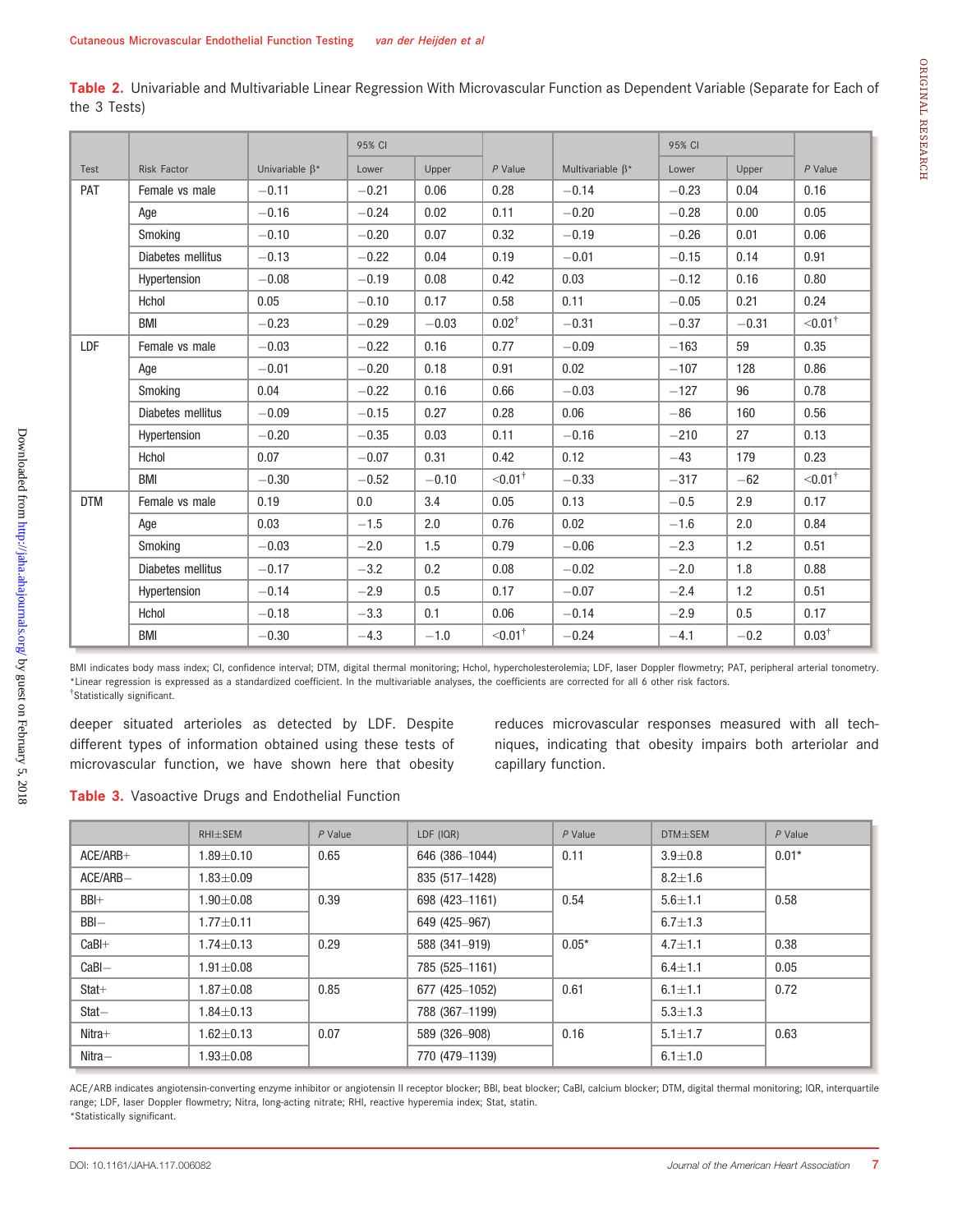Our population was small, heterogeneous, and consisted of patients with and without established CVD. It is possible that treatment of vascular disease and risk factors might have influenced endothelial function. Indeed, most patients received vasoactive medication at the time of the measurements. However, the independent relation of BMI with endothelium-dependent vasodilatation supports the hypothesis that microvascular dysfunction is not reversed by treatment of risk factors in obese patients and remains influenced by adipose tissue, even in patients without diabetes mellitus or other metabolic risk factors.<sup>28</sup> The sample size may have been too small to detect differences in endothelial function in patients with and without metabolic risk factors. In particular, comparison between groups based on risk factors with low prevalence may have been limited by low power. For this reason we also reported standardized regression coefficients that can be used to judge the strength of association of risk factors with endothelium-dependent vasodilatation. Again BMI and to a lesser extent diabetes mellitus and hypertension showed small-to-moderate associations with endotheliumdependent vasodilatation that were consistent for the 3 tests used. In addition, there have been several small studies that found a significant influence of metabolic factors on endothelial function.36,37 In our population, metabolic risk factors were well treated, potentially obscuring the relation between these risk factors and endothelial function.

In patients without established CVD, microvascular dysfunction potentially indicates a very early stage of atherosclerosis and it might be the first sign of cardiovascular risk, even before the appearance of classical metabolic risk factors. Especially in so-called metabolically healthy obese persons, microvascular function testing might identify subjects at risk for development of metabolic risk factors and cardiovascular events. These apparently healthy persons may benefit more from early (lifestyle) intervention. Such intervention studies are mandated and will shed light on the value of endothelial function testing in addition to known metabolic risk factors.

# **Conclusion**

High BMI is associated with endothelial dysfunction in patients with suspected coronary artery disease, even in patients with treated metabolic risk factors.

#### **Disclosures**

None.

#### References

Stevens GA, Singh GM, Lu Y, Danaei G, Lin JK, Finucane MM, Bahalim AN, McIntire RK, Gutierrez HR, Cowan M, Paciorek CJ, Farzadfar F, Riley L, Ezzati M, Mhurchu CN, Rodgers A, Pan W, Gu D, Woodward M, Ezzati M, Lopez A,

Rodgers A, Whitlock G, Lewington S, Sherliker P, Clarke R, Emberson J, Halsey J, Qizilbash N, Collins R, Peto R, Wormser D, Kaptoge S, Di Angelantonio E, Wood A, Pennells L, Thompson A, Sarwar N, Kizer J, Lawlor D, Nordestgaard B, Finucane M, Stevens G, Cowan M, Danaei G, Lin J, Paciorek C, Singh G, Gutierrez H, Lu Y, Bahalim A, Danaei G, Finucane M, Lin J, Singh G, Paciorek C, Cowan M, Farzadfar F, Stevens G, Lim S, Riley L, Ezzati M, Ahmad O, Boschi-Pinto C, Lopez A, Murray C, Lozano R, Inoue M, Molarius A, Seidell J, Sans S, Tuomilehto J, Kuulasmaa K, Monteiro C, Moura E, Conde W, Popkin B, Flegal K, Carroll M, Ogden C, Curtin L, Beccuti G, Pannain S, Mozaffarian D, Hao T, Rimm E, Willett W, Hu F, Gortmaker S, Swinburn B, Levy D, Carter R, Mabry P, Finegood D, Huang T, Marsh T, Moodie M. National, regional, and global trends in adult overweight and obesity prevalences. Popul Health Metr. 2012;10:751-758.

- 2. Kwaśniewska M, Kozińska J, Dziankowska-Zaborszczyk E, Kostka T, Jegier A, Rębowska E, Orczykowska M, Leszczyńska J, Drygas W. The impact of longterm changes in metabolic status on cardiovascular biomarkers and microvascular endothelial function in middle-aged men: a 25-year prospective study. Diabetol Metab Syndr. 2015;7:81.
- 3. Barbosa JAA, Rodrigues AB, Mota CCC, Barbosa MM, Silva ACSE. Cardiovascular dysfunction in obesity and new diagnostic imaging techniques: the role of noninvasive image methods. Vasc Health Risk Manag. 2011;7:287– 295.
- 4. Widlansky ME, Gokce N, Keaney JF, Vita JA. The clinical implications of endothelial dysfunction. J Am Coll Cardiol. 2003;42:1149–1160.
- 5. Ross R. The pathogenesis of atherosclerosis: a perspective for the 1990s. Nature. 1993;362:801–809.
- 6. Roustit M, Cracowski JL. Assessment of endothelial and neurovascular function in human skin microcirculation. Trends Pharmacol Sci. 2013;34:373– 384.
- 7. Kruger A, Stewart J, Sahityani R, O'Riordan E, Thompson C, Adler S, Garrick R, Vallance P, Goligorsky MS. Laser Doppler flowmetry detection of endothelial dysfunction in end-stage renal disease patients: correlation with cardiovascular risk. Kidney Int. 2006;70:157–164.
- 8. IJzerman RG, de Jongh RT, Beijk MA, van Weissenbruch MM, Delemarre-van de Waal HA, Serne EH, Stehouwer CD. Individuals at increased coronary heart disease risk are characterized by an impaired microvascular function in skin. Eur J Clin Invest. 2003;33:536–542.
- 9. Yamamoto-Suganuma R, Aso Y. Relationship between post-occlusive forearm skin reactive hyperaemia and vascular disease in patients with Type 2 diabetes —a novel index for detecting micro- and macrovascular dysfunction using laser Doppler flowmetry. Diabet Med. 2009;26:83–88.
- 10. Halcox JPJ, Schenke WH, Zalos G, Mincemoyer R, Prasad A, Waclawiw MA, Nour KRA, Quyyumi AA. Prognostic value of coronary vascular endothelial dysfunction. Circulation. 2002;106:653–658.
- 11. Gutterman DD, Chabowski DS, Kadlec AO, Durand MJ, Freed JK, Ait-Aissa K, Beyer AM. The human microcirculation. Circ Res. 2016;118:157–172.
- 12. Lorenzo S, Minson CT. Human cutaneous reactive hyperaemia: role of BKCa channels and sensory nerves. J Physiol. 2007;585:295–303.
- 13. Kuvin JT, Patel AR, Sliney KA, Pandian NG, Sheffy J, Schnall RP, Karas RH, Udelson JE. Assessment of peripheral vascular endothelial function with finger arterial pulse wave amplitude. Am Heart J. 2003;146:168–174.
- 14. Ahmadi N, McQuilkin GL, Akhtar MW, Hajsadeghi F, Kleis SJ, Hecht H, Naghavi M, Budoff M. Reproducibility and variability of digital thermal monitoring of vascular reactivity. Clin Physiol Funct Imaging. 2011;31:422–428.
- 15. van der Heijden D, van Leeuwen M, Janssens G, Hermie J, Lenzen M, Ritt M, van de Ven P, Kiemeneij F, van Royen N. Endothelial dysfunction and the occurrence of radial artery spasm during transradial coronary procedures: the ACRA-Spasm study. EuroIntervention. 2016;12:1263-1270.
- 16. Faizi AK, Kornmo DW, Agewall S. Evaluation of endothelial function using finger plethysmography. Clin Physiol Funct Imaging. 2009;29:372–375.
- 17. Bonetti PO, Pumper GM, Higano ST, Holmes DR, Kuvin JT, Lerman A. Noninvasive identification of patients with early coronary atherosclerosis by assessment of digital reactive hyperemia. J Am Coll Cardiol. 2004;44:2137– 2141.
- 18. Philpott AC, Lonn E, Title LM, Verma S, Buithieu J, Charbonneau F, Anderson TJ. Comparison of new measures of vascular function to flow mediated dilatation as a measure of cardiovascular risk factors. Am J Cardiol. 2009;103:1610–1615.
- 19. Hamburg NM, Keyes MJ, Larson MG, Vasan RS, Schnabel R, Pryde MM, Mitchell GF, Sheffy J, Vita JA, Benjamin EJ. Cross-sectional relations of digital vascular function to cardiovascular risk factors in the Framingham Heart Study. Circulation. 2008;117:2467–2474.
- 20. Liu J, Wang J, Jin Y, Roethig HJ, Unverdorben M. Variability of peripheral arterial tonometry in the measurement of endothelial function in healthy men. Clin Cardiol. 2009;32:700–704.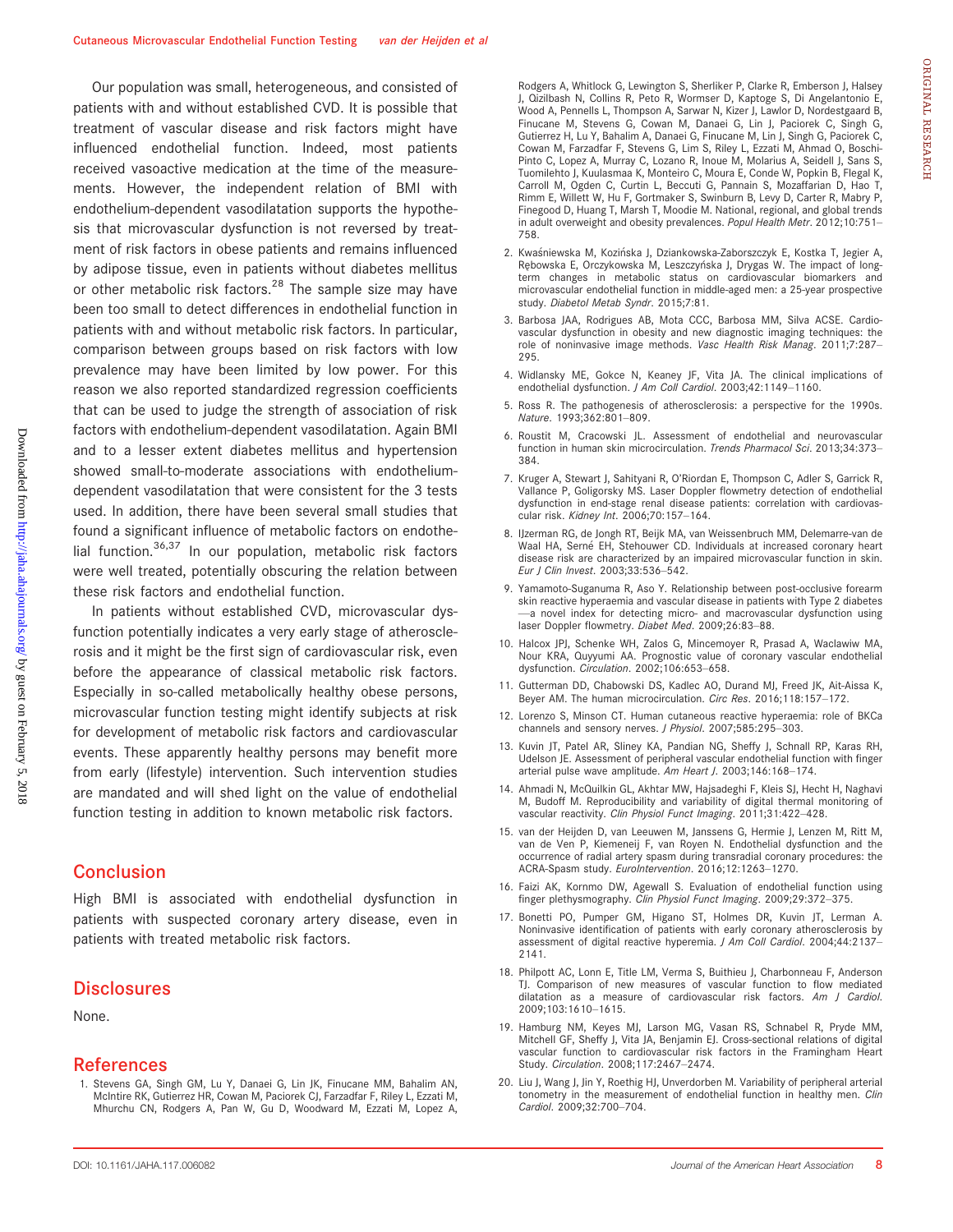- 21. Onkelinx S, Cornelissen V, Goetschalckx K, Thomaes T, Verhamme P, Vanhees L. Reproducibility of different methods to measure the endothelial function. Vasc Med. 2012;17:79–84.
- 22. Keymel S, Sichwardt J, Balzer J, Stegemann E, Rassaf T, Kleinbongard P, Kelm M, Heiss C, Lauer T. Characterization of the non-invasive assessment of the cutaneous microcirculation by laser Doppler perfusion scanner. Microcirculation. 2010;17:358–366.
- 23. Lopes HF, Corrêa-Giannella ML, Consolim-Colombo FM, Egan BM. Visceral adiposity syndrome. Diabetol Metab Syndr. 2016;8:40.
- 24. Kagota S, Iwata S, Maruyama K, Wakuda H, Shinozuka K. Functional relationship between arterial tissue and perivascular adipose tissue in metabolic syndrome. Yakugaku Zasshi. 2016;136:693–697.
- 25. Greenstein AS, Khavandi K, Withers SB, Sonoyama K, Clancy O, Jeziorska M, Laing I, Yates AP, Pemberton PW, Malik RA, Heagerty AM. Local inflammation and hypoxia abolish the protective anticontractile properties of perivascular fat in obese patients. Circulation. 2009;119:1661–1670.
- 26. Meijer RI, Bakker W, Alta CLAF, Sipkema P, Yudkin JS, Viollet B, Richter EA, Smulders YM, Van Hinsbergh VWM, Serne EH, Eringa EC. Perivascular adipose tissue control of insulin-induced vasoreactivity in muscle is impaired in db/db mice. Diabetes. 2013;62:590–598.
- 27. Aghamohammadzadeh R, Unwin RD, Greenstein AS, Heagerty AM. Effects of obesity on perivascular adipose tissue vasorelaxant function: nitric oxide, inflammation and elevated systemic blood pressure. J Vasc Res. 2016;52:299-305.
- 28. Meijer RI, Serné EH, Korkmaz HI, van der Peet DL, de Boer MP, Niessen HWM, van Hinsbergh VWM, Yudkin JS, Smulders YM, Eringa EC. Insulin-induced changes in skeletal muscle microvascular perfusion are dependent upon perivascular adipose tissue in women. Diabetologia. 2015;58:1907–1915.
- 29. Bradley EA, Richards SM, Keske MA, Rattigan S. Local NOS inhibition impairs vascular and metabolic actions of insulin in rat hindleg muscle in vivo. Am J Physiol Endocrinol Metab. 2013;305:E745–E750.
- 30. Rossi M, Nannipieri M, Anselmino M, Pesce M, Muscelli E, Santoro G, Ferrannini E. Skin vasodilator function and vasomotion in patients with morbid obesity: effects of gastric bypass surgery. Obes Surg. 2011;21:87– 94.
- 31. Wong TY, Klein R, Sharrett AR, Schmidt MI, Pankow JS, Couper DJ, Klein BEK, Hubbard LD, Duncan BB. Retinal arteriolar narrowing and risk of diabetes mellitus in middle-aged persons. JAMA. 2002;287:2528–2533.
- 32. Hedman A, Reneland R, Lithell HO. Alterations in skeletal muscle morphology in glucose-tolerant elderly hypertensive men: relationship to development of hypertension and heart rate. J Hypertens. 2000;18:559–565.
- 33. Karaca Ü, Schram MT, Houben AJHM, Muris DMJ, Stehouwer CDA. Microvascular dysfunction as a link between obesity, insulin resistance and hypertension. Diabetes Res Clin Pract. 2014;103:382–387.
- 34. Yudkin JS, Eringa E, Stehouwer CDA. "Vasocrine" signalling from perivascular fat: a mechanism linking insulin resistance to vascular disease. Lancet. 2005;365:1817–1820.
- 35. Coffman JAYD. Effects of endothelium-derived nitric and digital blood flow in humans. Am J Physiol. 1994;267:2087–2090.
- 36. Walther G, Obert P, Dutheil F, Chapier R, Lesourd B, Naughton G, Courteix D, Vinet A. Metabolic syndrome individuals with and without type 2 diabetes mellitus present generalized vascular dysfunction: cross-sectional study. Arterioscler Thromb Vasc Biol. 2015;35:1022–1029.
- 37. Tomsa A, Klinepeter Bartz S, Krishnamurthy R, Krishnamurthy R, Bacha F. Endothelial function in youth: a biomarker modulated by adiposity-related insulin resistance. J Pediatr. 2016;178:1216–1227.